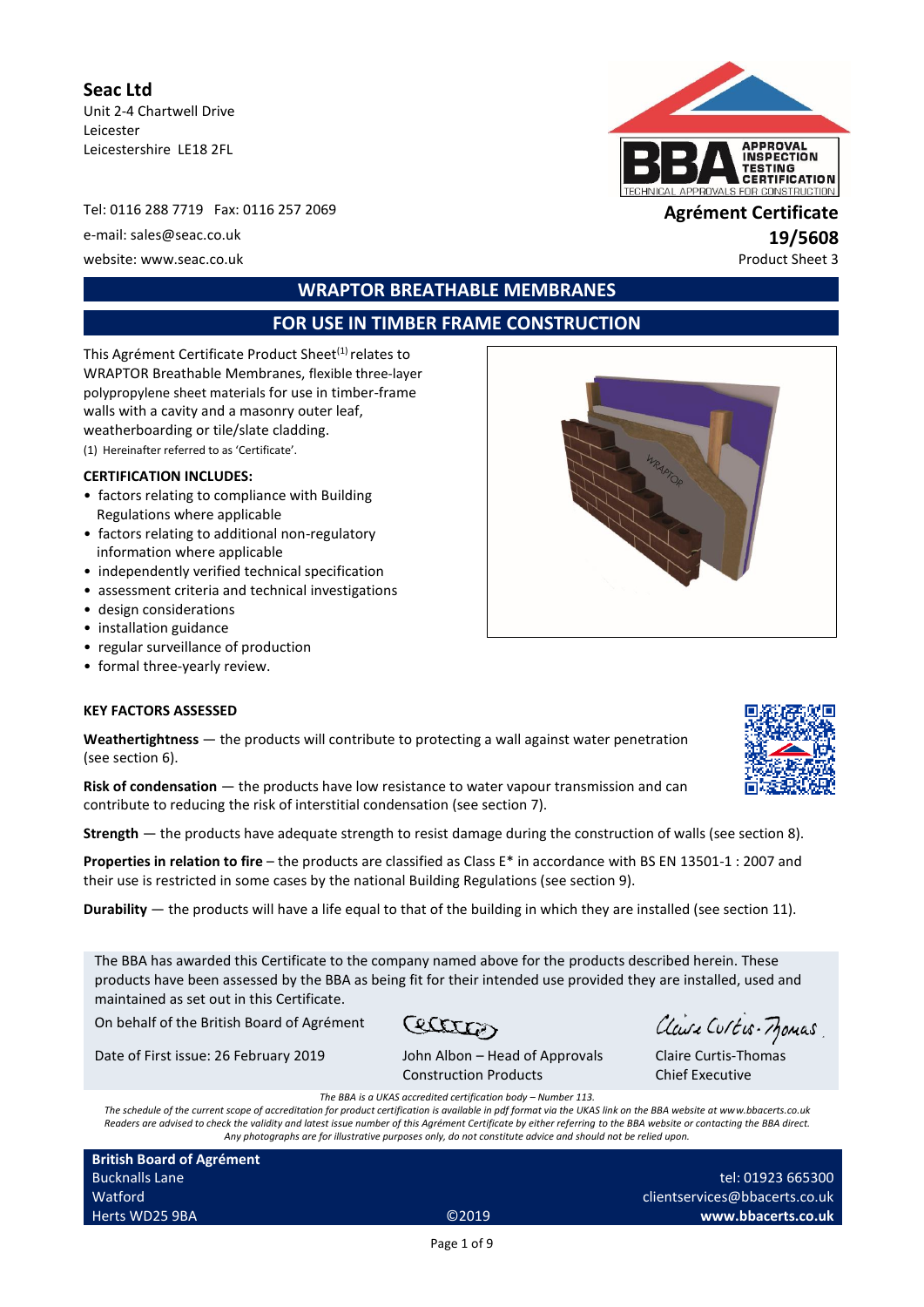# **Regulations**

In the opinion of the BBA, WRAPTOR Breathable Membranes for use in timber frame construction, if installed, used and maintained in accordance with this Certificate, can satisfy or contribute to satisfying the relevant requirements of the following Building Regulations (the presence of a UK map indicates that the subject is related to the Building Regulations in the region or regions of the UK depicted):

|                                                     |                                 | The Building Regulations 2010 (England and Wales) (as amended)                                                                                                                                                                                                    |
|-----------------------------------------------------|---------------------------------|-------------------------------------------------------------------------------------------------------------------------------------------------------------------------------------------------------------------------------------------------------------------|
|                                                     |                                 |                                                                                                                                                                                                                                                                   |
| <b>Requirement:</b><br>Comment:                     | B3(3)(4)                        | <b>External fire spread</b><br>The products can contribute to satisfying this Requirement. See section 9.1 of this<br>Certificate.                                                                                                                                |
| <b>Requirement:</b><br>Comment:                     | B4(1)                           | External fire spread<br>The membrane is restricted by this Requirement. See section 9 of this Certificate.                                                                                                                                                        |
| <b>Requirement:</b><br>Comment:                     | C2(b)                           | <b>Resistance to moisture</b><br>The products will contribute to a wall satisfying this Requirement. See section 6.1 of this<br>Certificate.                                                                                                                      |
| <b>Requirement:</b><br>Comment:                     | C2(c)                           | <b>Resistance to moisture</b><br>The products can contribute to limiting the risk of condensation. See section 7.1 of this<br>Certificate.                                                                                                                        |
| <b>Regulation:</b><br><b>Regulation</b><br>Comment: | $\overline{\mathbf{z}}$<br>7(1) | Materials and workmanship (applicable to Wales only)<br>Materials and workmanship (applicable to England only)<br>The products are acceptable. See section 11 and the Installation part of this Certificate.                                                      |
|                                                     |                                 | The Building (Scotland) Regulations 2004 (as amended)                                                                                                                                                                                                             |
| <b>Regulation:</b><br>Comment:                      | 8(1)                            | Durability, workmanship and fitness of materials<br>The use of the products satisfies this Regulation. See section 11 and the Installation part<br>of this Certificate.                                                                                           |
| <b>Regulation:</b><br>Standard:                     | 9<br>2.4                        | <b>Building standards applicable to construction</b><br><b>Cavities</b>                                                                                                                                                                                           |
| Comment:                                            |                                 | The products can contribute to satisfying this Standard with respect to clause 2.4.2 <sup>(1)(2)</sup> .<br>See section 9.1 of this Certificate.                                                                                                                  |
| Standard:<br>Comment:                               | 3.10                            | Precipitation<br>The products will contribute to a wall satisfying clauses $3.10.1^{(1)(2)}$ and $3.10.5^{(1)(2)}$ of this<br>Standard. See section 6.1 of this Certificate.                                                                                      |
| Standard:<br>Comment:                               | 3.15                            | Condensation<br>The products can contribute to limiting the risk of condensation with reference to<br>clauses $3.15.1^{(1)}$ and $3.15.4^{(1)}$ of this Standard. See section 7.1 of this Certificate.                                                            |
| Standard:<br>Comment:                               | 7.1(a)                          | Statement of sustainability<br>The products can contribute to satisfying the relevant requirements of Regulation 9,<br>Standards 1 to 6, and therefore will contribute to a construction meeting a bronze level<br>of sustainability as defined in this Standard. |
| <b>Regulation:</b><br>Comment:                      | 12                              | <b>Building standards applicable to conversions</b><br>Comments in relation to the products under Regulation 9, Standards 1 to 6, also apply to<br>this Regulation, with reference to clause 0.12.1 $(1)(2)$ and Schedule 6 $(1)(2)$ .                            |
|                                                     |                                 | (1) Technical Handbook (Domestic).<br>(2) Technical Handbook (Non-Domestic).                                                                                                                                                                                      |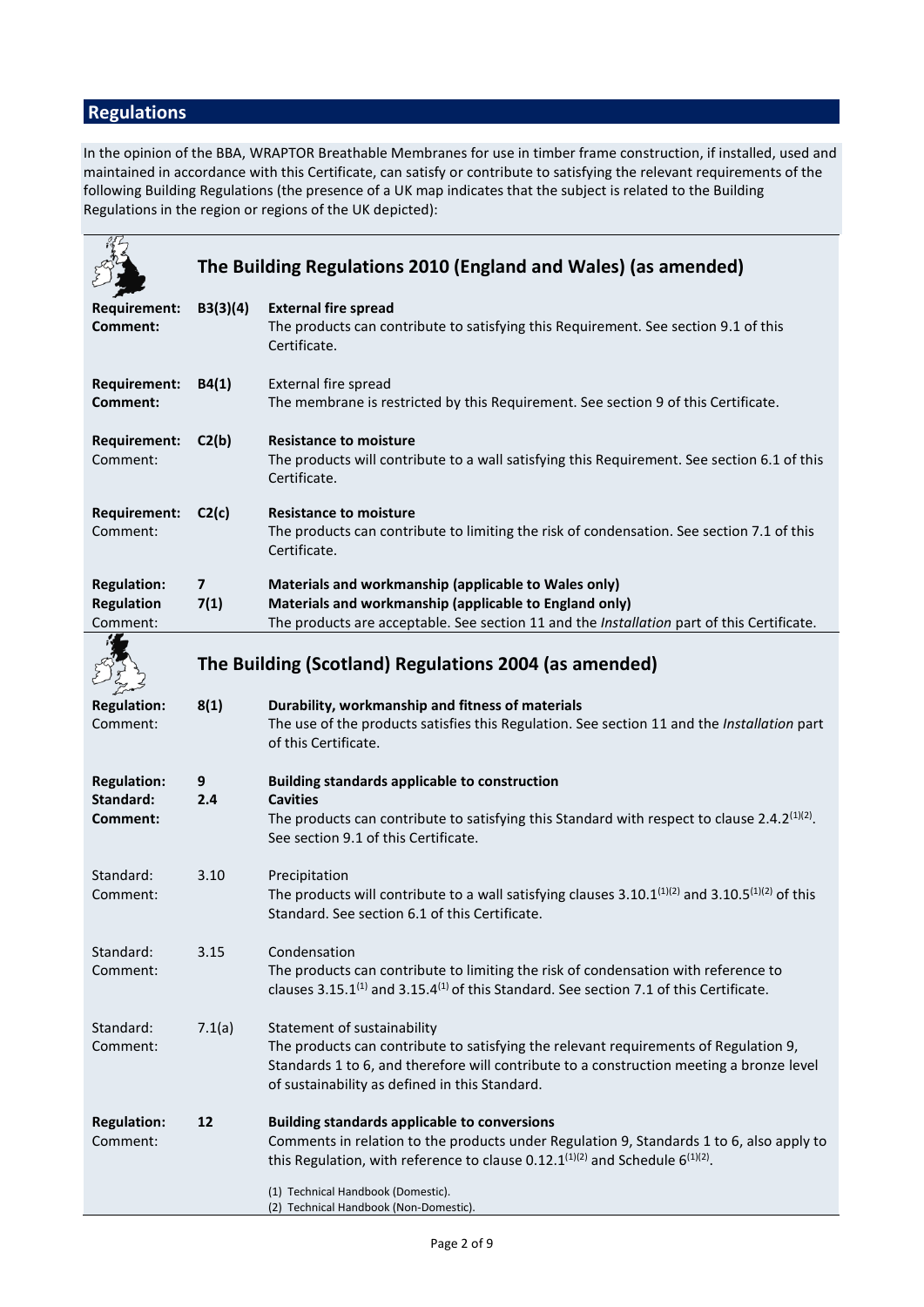|                    |             | The Building Regulations (Northern Ireland) 2012 (as amended)                                              |
|--------------------|-------------|------------------------------------------------------------------------------------------------------------|
| <b>Regulation:</b> | 23(a)(i)    | Fitness of materials and workmanship                                                                       |
| Comment:           | (iii)(b)(i) | The products are acceptable. See section 11 and the <i>Installation</i> part of this Certificate.          |
| <b>Regulation:</b> | 28(b)       | Resistance to moisture and weather                                                                         |
| Comment:           |             | The products will contribute to a wall satisfying this Regulation. See section 6.1 of this<br>Certificate. |
| <b>Regulation:</b> | 29          | Condensation                                                                                               |
| Comment:           |             | The products can contribute to limiting the risk of condensation. See section 7.1 of this<br>Certificate.  |
| <b>Regulation:</b> | 35(3)(4)    | Internal fire spread - structure                                                                           |
| Comment:           |             | The products can contribute to satisfying this Requirement. See section 9.1 of this                        |
|                    |             | Certificate.                                                                                               |

# **Construction (Design and Management) Regulations 2015 Construction (Design and Management) Regulations (Northern Ireland) 2016**

Information in this Certificate may assist the client, designer (including Principal Designer) and contractor (including Principal Contractor) to address their obligations under these Regulations.

See section: 1 *Description* of this Certificate.

# **Additional Information**

## **NHBC Standards 2019**

In the opinion of the BBA, WRAPTOR Breathable Membranes for use in timber frame construction, if installed, used and maintained in accordance with this Certificate, can satisfy or contribute to satisfying the relevant requirements, in relation to *NHBC Standards*, Chapter 6.2 *External timber framed walls.*

## **CE marking**

The Certificate holder has taken the responsibility of CE marking the products in accordance with harmonised European Standard BS EN 13859-2 : 2014. An asterisk (\*) appearing in this Certificate indicates that data shown are given in the manufacturer's Declaration of Performance.

## **Technical Specification**

## **1 Description**

WRAPTOR Breathable Membranes for use in timber frame construction are three-layer polypropylene laminate composites, with the nominal characteristics given in Table 1.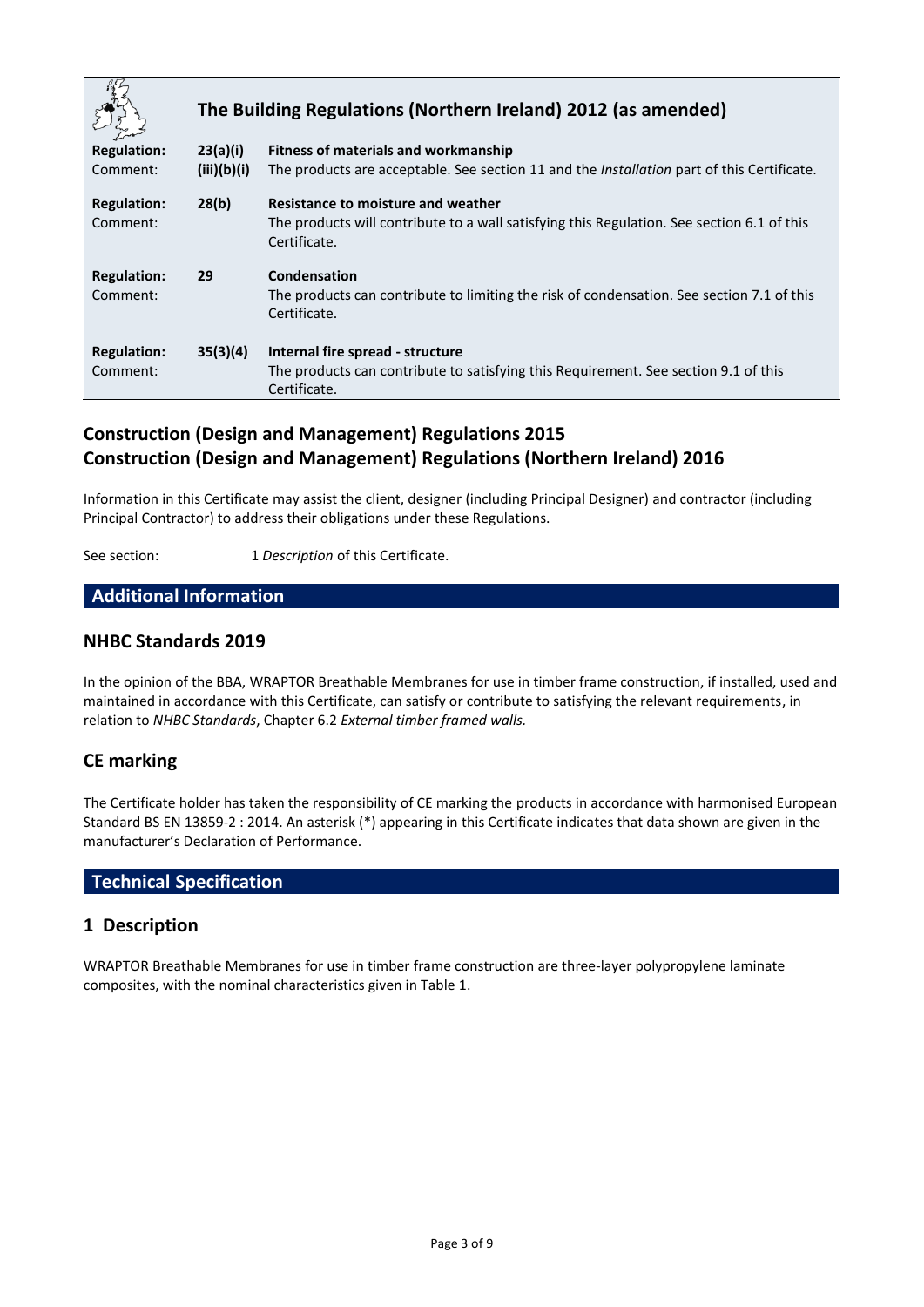| Table 1 Nominal characteristics                                                            |                |           |           |  |  |  |
|--------------------------------------------------------------------------------------------|----------------|-----------|-----------|--|--|--|
|                                                                                            | <b>WRAPTOR</b> |           |           |  |  |  |
| Characteristic (unit)                                                                      | 100            | 120       | 140       |  |  |  |
| Thickness (mm)                                                                             | 0.35           | 0.43      | 0.48      |  |  |  |
| Mass per unit area* $(g \cdot m^{-2})$                                                     | 100            | 120       | 140       |  |  |  |
| Roll length* (m)                                                                           | 50             | 50        | 50        |  |  |  |
| Roll width* (m)                                                                            | 1.5            | 1.5       | 1.5       |  |  |  |
| Colour                                                                                     |                |           |           |  |  |  |
| upper                                                                                      | grey           | brown     | blue      |  |  |  |
| lower                                                                                      | white          | white     | blue      |  |  |  |
| Tensile strength* (N per 50 mm)                                                            |                |           |           |  |  |  |
| longitudinal                                                                               | 150            | 180       | 200       |  |  |  |
| transverse                                                                                 | 100            | 120       | 150       |  |  |  |
| Elongation* (%)                                                                            |                |           |           |  |  |  |
| longitudinal                                                                               | $\geq 50$      | ≥50       | ≥50       |  |  |  |
| transverse                                                                                 | >50            | $\geq 50$ | $\geq 50$ |  |  |  |
| Tear resistance* (N)                                                                       |                |           |           |  |  |  |
| longitudinal                                                                               | 70             | 95        | 105       |  |  |  |
| transverse                                                                                 | 80             | 115       | 120       |  |  |  |
| Resistance to air penetration $[m^3 \cdot m^{-2} \cdot h^{-1} \cdot (50 \text{ Pa})^{-1}]$ | 0.093          |           |           |  |  |  |
| Watertightness*                                                                            |                |           |           |  |  |  |
| unaged                                                                                     | W1             | W1        | W1        |  |  |  |
| aged <sup>(1)</sup>                                                                        | W1             | W1        | W1        |  |  |  |
| Equivalent air layer thickness* $(S_d)$ (m)                                                | 0.02           | 0.05      | 0.02      |  |  |  |

(1) Aged in accordance with BS EN 13859-1 : 2014, Annex C.

# **2 Manufacture**

*Table 1 Nominal characteristics*

2.1 The membranes are manufactured by a thermal-bonding process in which a polyethylene breathable film is bonded together with two layers of non-woven membranes to form a flexible vapour permeable roof tile underlay.

2.2 As part of the assessment and ongoing surveillance of product quality, the BBA has:

- agreed with the manufacturer the quality control procedures and product testing to be undertaken
- assessed and agreed the quality control operated over batches of incoming materials
- monitored the production process and verified that it is in accordance with the documented process
- evaluated the process for management of nonconformities
- checked that equipment has been properly tested and calibrated
- undertaken to carry out the above measures on a regular basis through a surveillance process, to verify that the specifications and quality control being operated by the manufacturer are being maintained.

## **3 Delivery and site handling**

3.1 Rolls are delivered to site, individually wrapped in polythene that carries a label bearing the BBA logo incorporating the number of this Certificate.

3.2 The rolls should be stored flat or on end on a clean, dry surface, under cover and protected from sunlight.

# **Assessment and Technical Investigations**

The following is a summary of the assessment and technical investigations carried out on WRAPTOR Breathable Membranes for use in timber frame construction.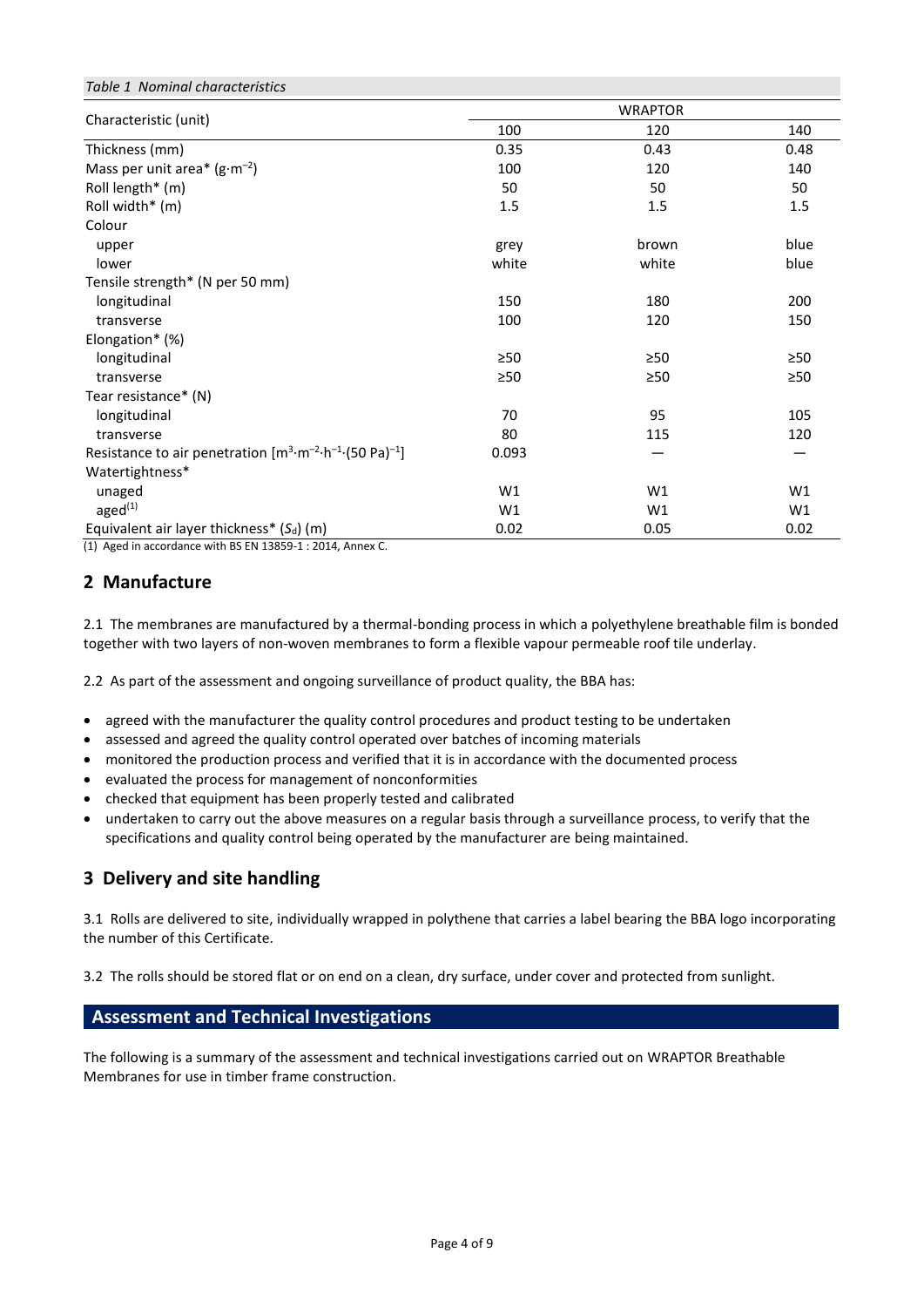#### **4 Use**

4.1 WRAPTOR Breathable Membranes for use in timber frame construction are satisfactory for use as on-site or factory-applied breather membranes in timber-frame walls with a cavity and a masonry outer leaf, weatherboarding or tile/slate cladding.

4.2 In the absence of other guidance, suitable timber-frame walls are defined as those designed and built in accordance with *NHBC Standards* 2019, Chapter 6.2*.*

4.3 The products satisfy the requirements for a Class W1 material in accordance with BS EN 13859-2 : 2014 and meet the NHBC requirements given in *NHBC Standards* 2019, Chapter 6.2, as a high-performance breather membrane for use in very severe conditions<sup>(1)</sup>.

(1) Very severe conditions are defined in *NHBC Standards* 2019, see Figure 1 Exposure zones

4.4 The membrane can be damaged by high winds, careless handling or vandalism and should not be left exposed for longer than is absolutely necessary. Any damaged areas must be repaired or replaced before completion in accordance with section 15.

## **5 Practicability of installation**

The products are designed to be installed by a competent builder experienced with these types of products.

#### **6 Weathertightness**



6.1 The products are classified as Class W1\* in accordance with BS EN 13859-2 : 2014. The products will resist liquid water penetration and wind-blown snow, and will protect the sheathing from external moisture.

6.2 The products can be used as temporary weather protection during construction, prior to the completion of external brickwork or claddings. The period of such use should, however, be kept to a minimum. Advice should be sought from the Certificate holder.

#### **7 Risk of condensation**



7.1 For design purposes, the products have a resistance to water vapour transmission of less than or equal to 0.6 MN·s· $g^{-1}$ , and are classified as breather membranes in accordance with BS 5250 : 2011. Walls incorporating the products will therefore adequately limit the risk of interstitial condensation when designed and constructed in accordance with BS 5250 : 2011, Annex G.

7.2 The risk of condensation occurring within the wall of a timber-frame building will depend upon the properties and vapour resistance of other materials used in the construction, the internal and external conditions and the effectiveness of the internal vapour-control layer.

## **8 Strength**

8.1 The products will resist the normal loads associated with construction and installation of timber-frame constructions.

8.2 The products are not adversely affected by water and will retain their mechanical properties when wet.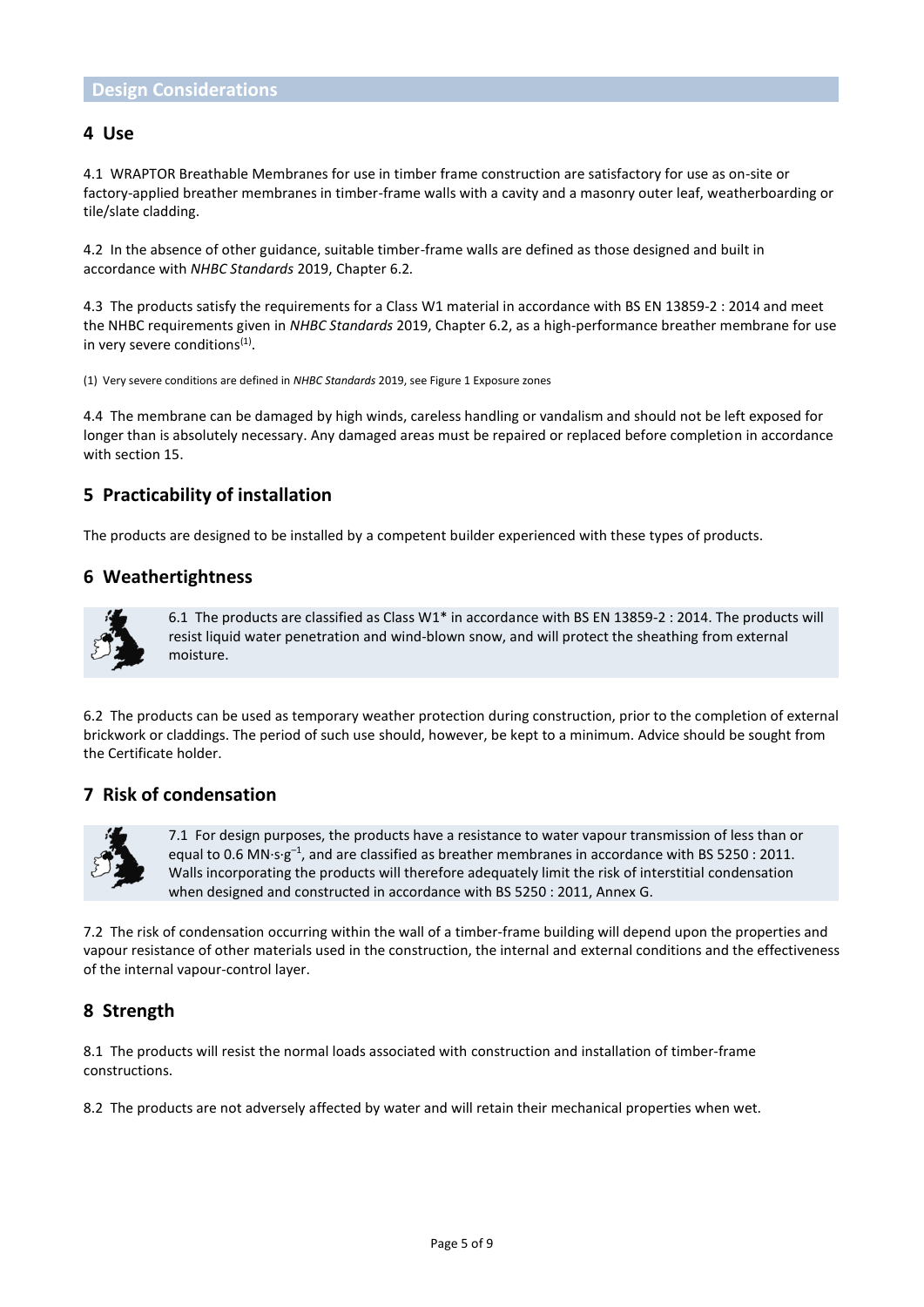## **9 Properties in relation to fire**



9.1 The products are classified as Class  $E^{*(1)}$  in accordance with BS EN 13501-1 : 2007. Where the product forms the face of a cavity the permissible areas of use and the spacing of cavity barriers are restricted by the national Building Regulations.

(1) Report reference PB 5.1/08-004/3, conducted by MFPA Leipzig GmbH. Reports available from the Certificate holder upon request.



9.2 The products should not be used on buildings in England that have a storey at least 18 m above ground level and contain: one or more dwellings, an institution, a room for residential purposes (excluding any room in a hostel, hotel or boarding house), student accommodation, care homes, sheltered housing, hospitals or dormitories in boarding schools.

## **10 Maintenance**

As the products are confined within the wall space and have suitable durability, maintenance is not required. However, any damage occurring before enclosure must be repaired (see section 15).

## **11 Durability**



The products will be virtually unaffected by the normal conditions found in timber-frame walls and will have a life equal to that of the building in which they are installed.

## **12 Reuse and recyclability**

The products contain polyethylene, which can be recycled.

#### **Installation**

#### **13 General**

WRAPTOR Breathable Membranes for use in timber frame construction must be installed in accordance with the Certificate holder's instructions and the recommendations given in *NHBC Standards,* Chapter 6.2, where appropriate.

## **14 Procedure**

14.1 The products are installed with the coloured or printed side outside.

14.2 The products must be secured at regular intervals not exceeding 500 mm with austenitic stainless steel staples or nails to prevent damage by wind action.

14.3 Upper layers should overlap lower layers to shed water away from the sheathing. Vertical laps should be staggered wherever possible (see Figure 1).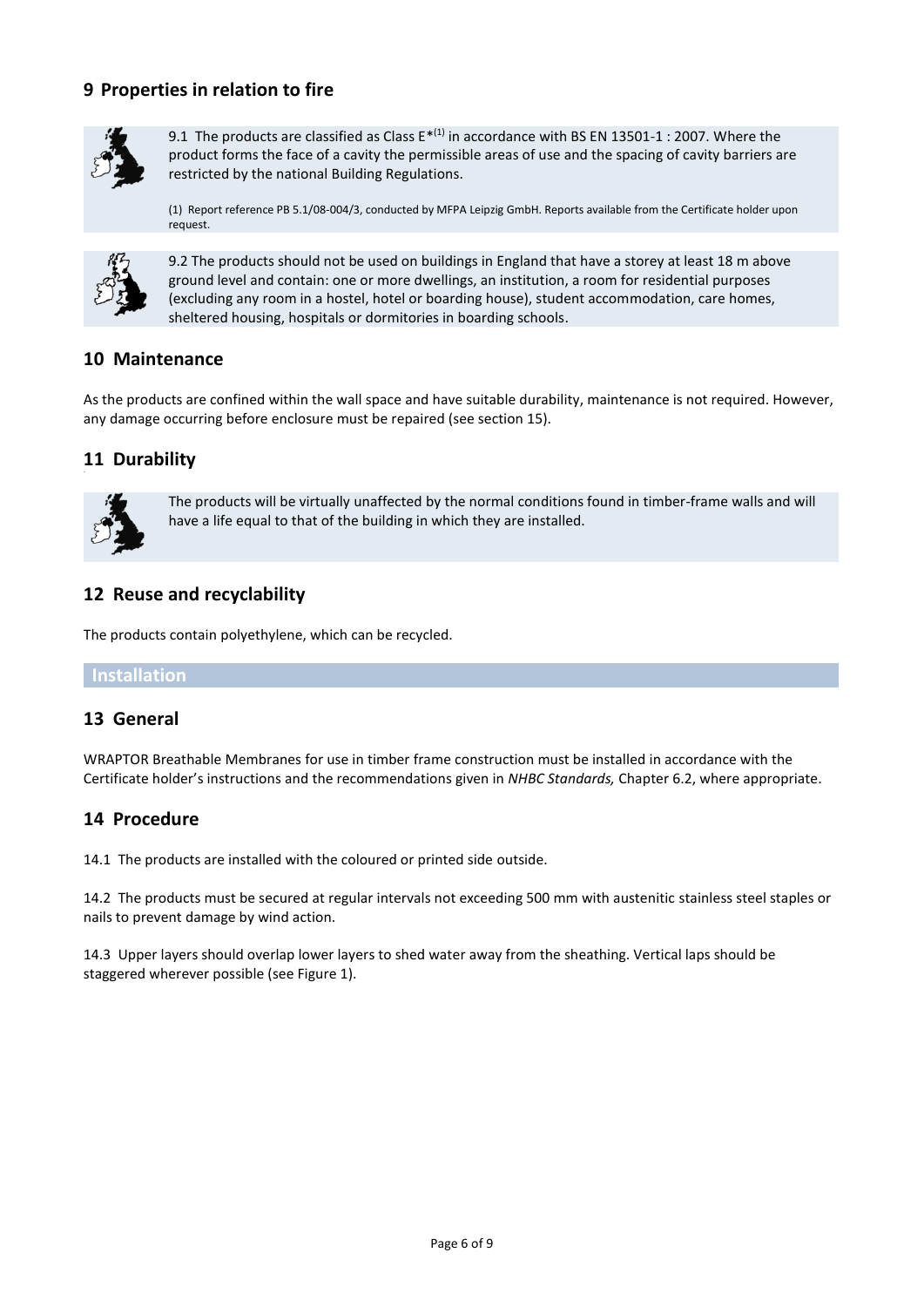

14.4 Horizontal laps should be at least 100 mm and vertical laps at least 150 mm.

14.5 It is essential that the positions of studs are marked on the face of the breather membranes, preferably by tape, to enable fixing of wall ties or battens.

14.6 It is essential that the lowest timbers in the wall are protected by the breather membranes.

## **15 Repair**

The products can be damaged by careless handling, high winds or vandalism. Damage to the membranes can be repaired prior to the installation of external walls or claddings by laying another sheet over the damaged areas and sealing it correctly, ensuring that water is shed away from the sheathing.

#### **Technical Investigations**

## **16 Tests**

An assessment was made of data to BS EN 13859-2 : 2014 in relation to:

- dimensions
- mass per unit area
- tensile strength and elongation
- resistance to tear
- dimensional stability
- resistance to water penetration
- resistance to artificial ageing
- water vapour transmission
- resistance to air penetration
- reaction to fire.

## **17 Investigations**

The manufacturing process was evaluated, including the methods adopted for quality control, and details were obtained of the quality and composition of the materials used.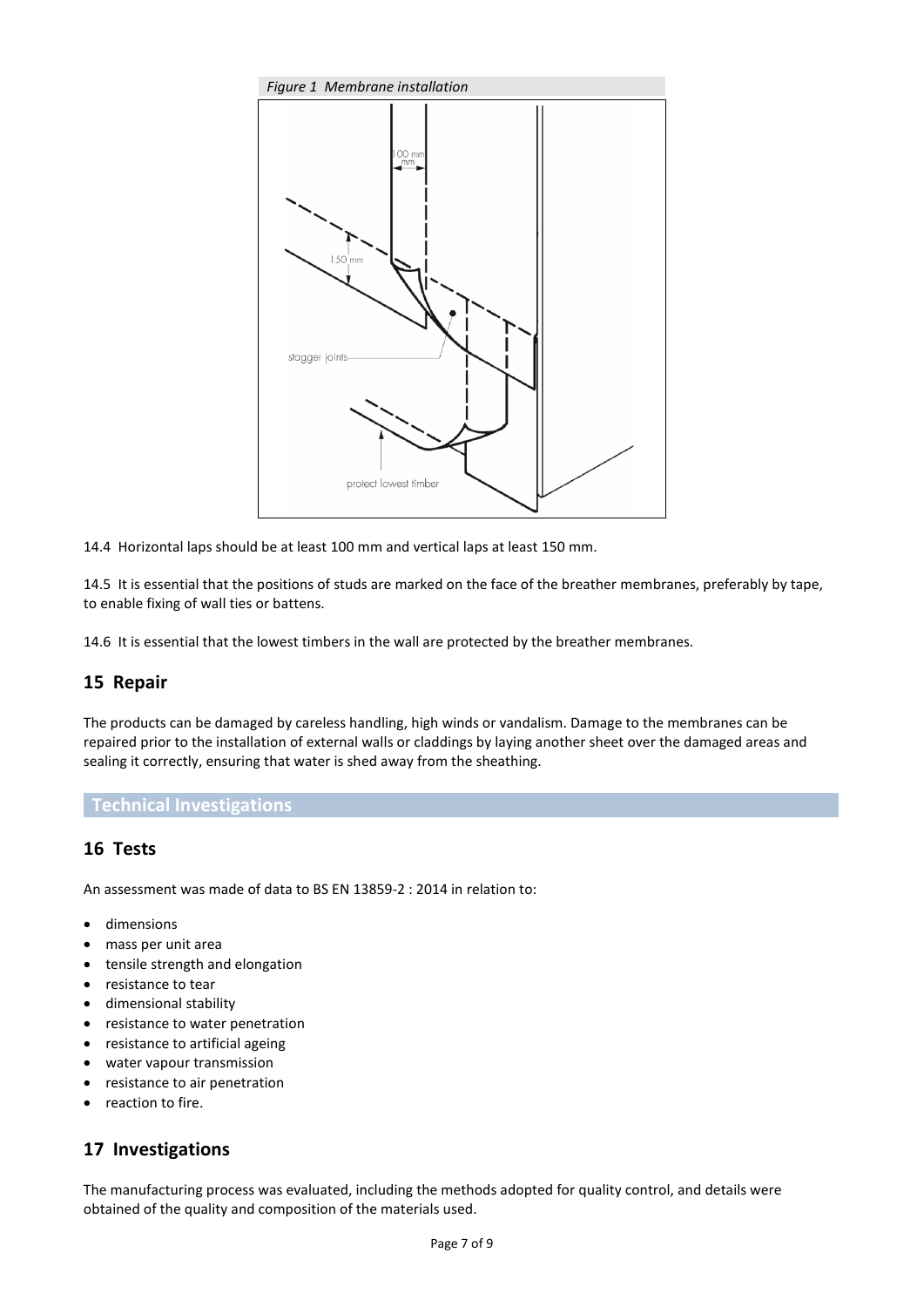# **Bibliography**

BS 5250 : 2011 + A1 : 2016 *Code of practice for control of condensation in buildings* 

BS EN 13501-1 : 2007 + A1 : 2009 *Fire classification of construction products and building elements — Classification using test data from reaction to fire tests* 

BS EN 13859-2 : 2014 *Flexible sheet for waterproofing — Definitions and characteristics of underlays — Underlays for walls*